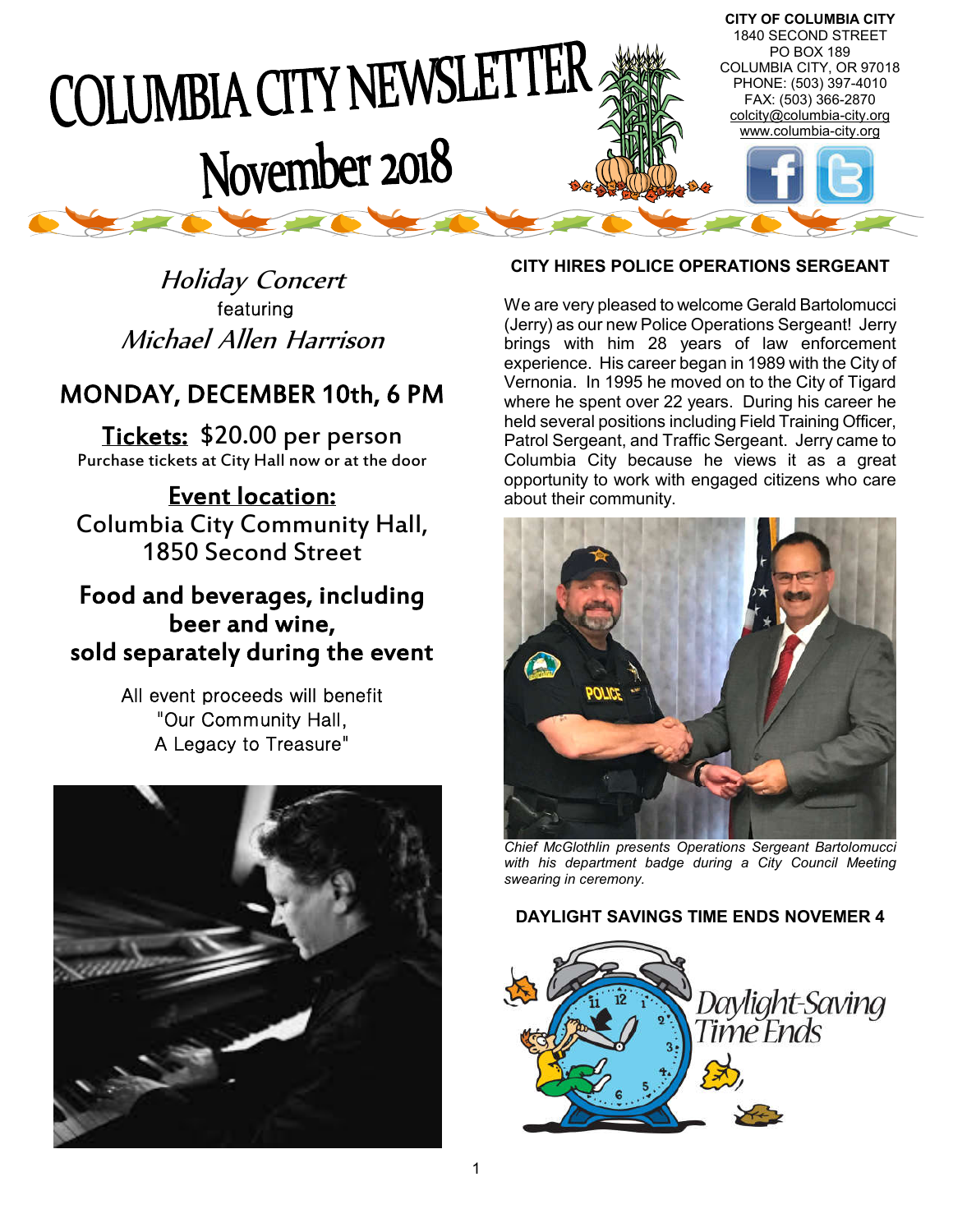#### **CITY COUNCIL CONSIDERS DRAFT ECONOMIC OPPORTUNITIES ANALYSIS DURING NOVEMBER 15TH MEETING**

The City of Columbia City engaged with FCS Group to conduct an Economic Opportunity Analysis (EOA) to determine employment land needs and identify economic strengths present in the City. FCS Group is an economic and financial consulting firm based in Lake Oswego.

A City Council meeting is scheduled for November 15<sup>th</sup> at 6 pm to discuss the takeaways from the study.

City and Port staff collaborated with FCS Group to develop the EOA document.

A citizen survey was conducted in conjunction with the EOA effort. The public seems interested in the possibility of a small grocery store or a sit-down restaurant as well as additional family wage jobs in Columbia City. The lack of retail businesses in the City could be addressed with land already in City boundaries.

Target industries identified during the study include manufacturing, marine vessel repair and construction, and value-added wood product production. Adequate marine and rail-dependent industrial land is already within the City boundary.

The Oregon Manufacturing Innovation Center (OMIC) is an industrial incubator expected to generate spin off businesses. Some of these businesses may look to Columbia City for a new home. Robust manufacturing job growth could lead to employment land need if such land was annexed into the City.

Goals in the document include regional economic collaboration, adequate infrastructure to accommodate business growth, and periodic performance measurement.

This project was funded by a Technical Assistance Grant from the State of Oregon, Department of Land Conservation and Development.

#### **TO REPORT WATER AND SEWER EMERGENCIES OUTSIDE OF NORMAL WORK HOURS, CALL (503) 397-1521.**

The dispatcher will contact the appropriate on-call person to respond to the situation.

## **CAPLES HOUSE MUSEUM GINGERBREAD TEA DECEMBER 2ND – 2-4 PM**

Enjoy high tea with sweet and savory snacks, tea and a program. All proceeds benefit the Caples House Museum. December 2<sup>nd</sup>, 2-4 pm. Adults \$25, children 12 and under \$12.50.



Please pre-register with the Caples House<br>Museum 1925 First Museum. Street, Columbia City. (503) 397-5390.

## **CAPLES HOUSE MUSEUM CHRISTMAS SHIP VIEWING DECEMBER 8TH – 6 PM**

View the Christmas Ship fleet as it sails along the Columbia, then retire to the Knapp Center for cocoa, cookies and song!

## **CODE ENFORCEMENT REMINDERS**

**Sidewalks:** The owner of property abutting a sidewalk is responsible for keeping the sidewalk free of yard debris, snow, ice, and other obstructions.

**Curfew:** For persons under the age of 18, curfew is in effect between the hours of 10:30 pm and 4 am, Sunday through Thursday, and between midnight and 4 am on Friday and Saturday.

**RV waste disposal is prohibited:** It is unlawful to dump RV waste into the City's sewer system.

**RV storage limitations:** Only one vehicle that is designed for human occupancy (RV, boat, travel trailer, camper, or motor home) may be parked or stored at any single property at any time.

**Attention pet owners!** You must pick up after your pets! It's the law!

## **LOST AND FOUND**

Are you missing a phone, bracelet, or teddy bear? If so, contact City Hall – we might have what you're looking for!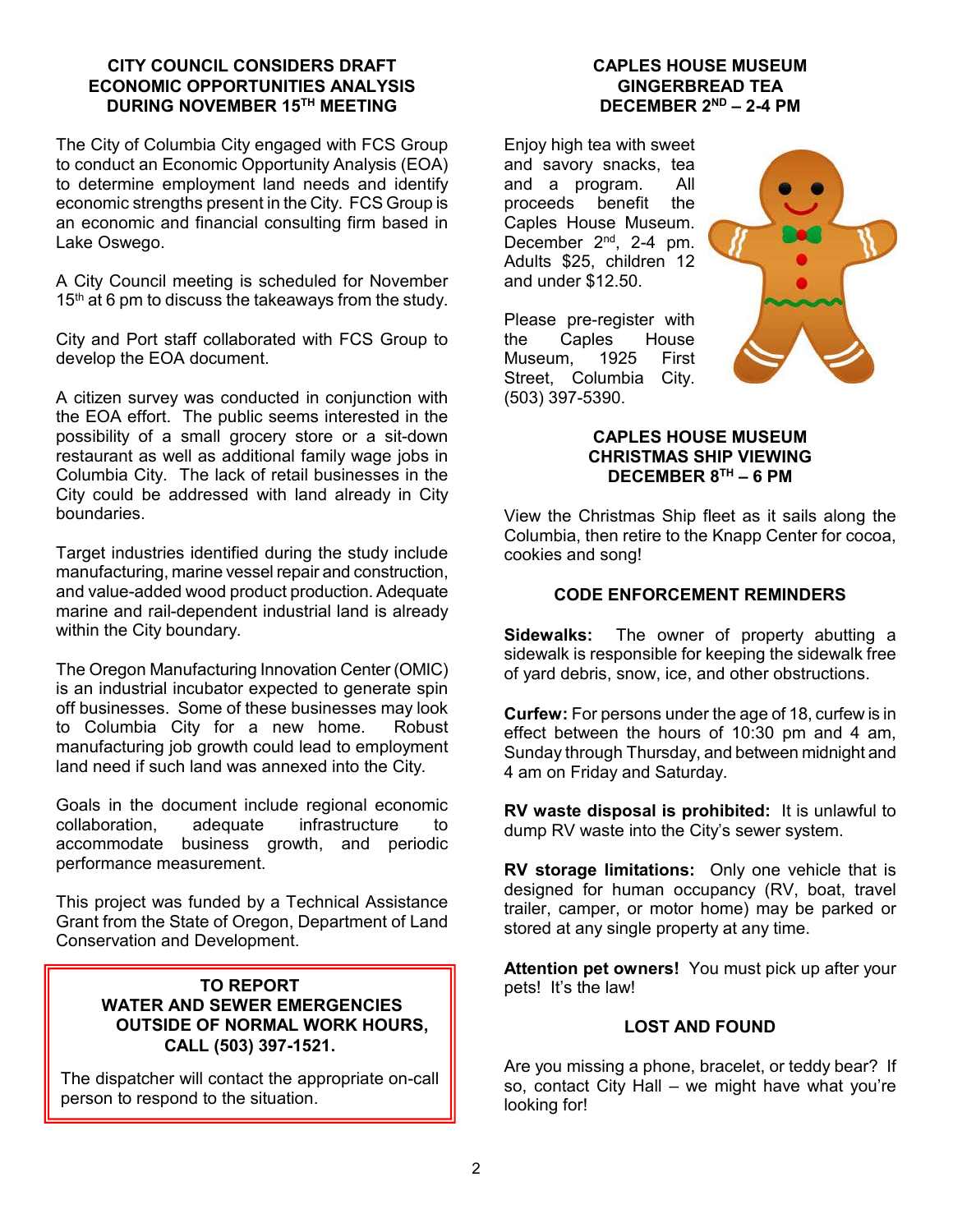

#### **DONATIONS WELCOMED! NOMINATIONS NEEDED!**

The Columbia City Police Department is getting ready to host its 10<sup>th</sup> annual Shop with a Cop program. The goal of the program is to provide warm clothing, winter necessities, and Christmas wish list items for selected participants that are in need of some additional help. Participants are paired up with a Police Officer who assists them with their shopping spree!

We are accepting nominations for families in need until November 30<sup>th</sup>. Please contact City Hall to obtain a nomination form if you have a family in mind.

We are also accepting donations to help support this year's program. If you would like to help, please send your donation to City Hall, PO Box 189, Columbia City.

## **OPEN BURNING NOVEMBER 3RD – 18TH BURN PERMIT REQUIRED**

Yard debris may be burned outdoors beginning **Saturday, November 3rd, and ending Sunday, November 18th.** Burning is restricted to yard debris only, and burn barrels are prohibited. Yard debris is lawn clippings, leaves, brush, trimmings/prunings, sawdust and wood scraps. It is **not** dirt/gravel, paper/plastic, metal, rocks/bricks, sod, or food waste.

## **Burn permits are required prior to burning!**

Permits are free, and may be obtained at City Hall, at any Fire Station within the Columbia River Fire & Rescue District, or on their website: www.CRFR.com. Please remember you will also need to call the "Burn Line" at (503)



397-4800 each day to see if it is a burn day.



## **RESOURCES FOR WINTER TRAVEL**

ODOT offers travel information via the Internet, by phone, and on cable TV. Visit ODOT'S travel information website at www.TripCheck.com. In addition to text-based reports, the site offers camera images from urban areas, mountain passes, and other key locations throughout the state. Maps detail road conditions and trouble spots and include information about weather, road construction and maintenance work, and traffic incidents.

In the Portland area, a speed map provides average travel times for local commuters and other highway users. You can also develop a custom camera page to check specific routes at a glance. The QuickCheck page brings camera and incident information together in a text-based format for easy access.

TripCheck.com has links to bus, airport, train, bicycle and trucking information. A mileage calculator allows you to estimate distance and choose the most direct route. Other features include detailed information on scenic byways, safety rest areas, and SnoParks.

#### Motorists can access ODOT's *Oregon Winter Driving Guide* at www.oregon.gov/ODOT/Documents/winterdriving-guide.pdf.

Travelers in Oregon can dial 511 to access TripCheck road and weather information by phone. You can select updated reports about driving conditions by highway, mountain pass, or major city from easy-touse menus. The 511 system responds to voice as well as touch-tone commands. Calls to 511 are local calls when dialed from a pay or wire line phone. Wireless phone users are responsible for airtime and roaming charges according to their service contracts. If you cannot use 511, call toll-free 1 (800) 977-6368 for road and weather information. Outside Oregon, call (503) 588-2941.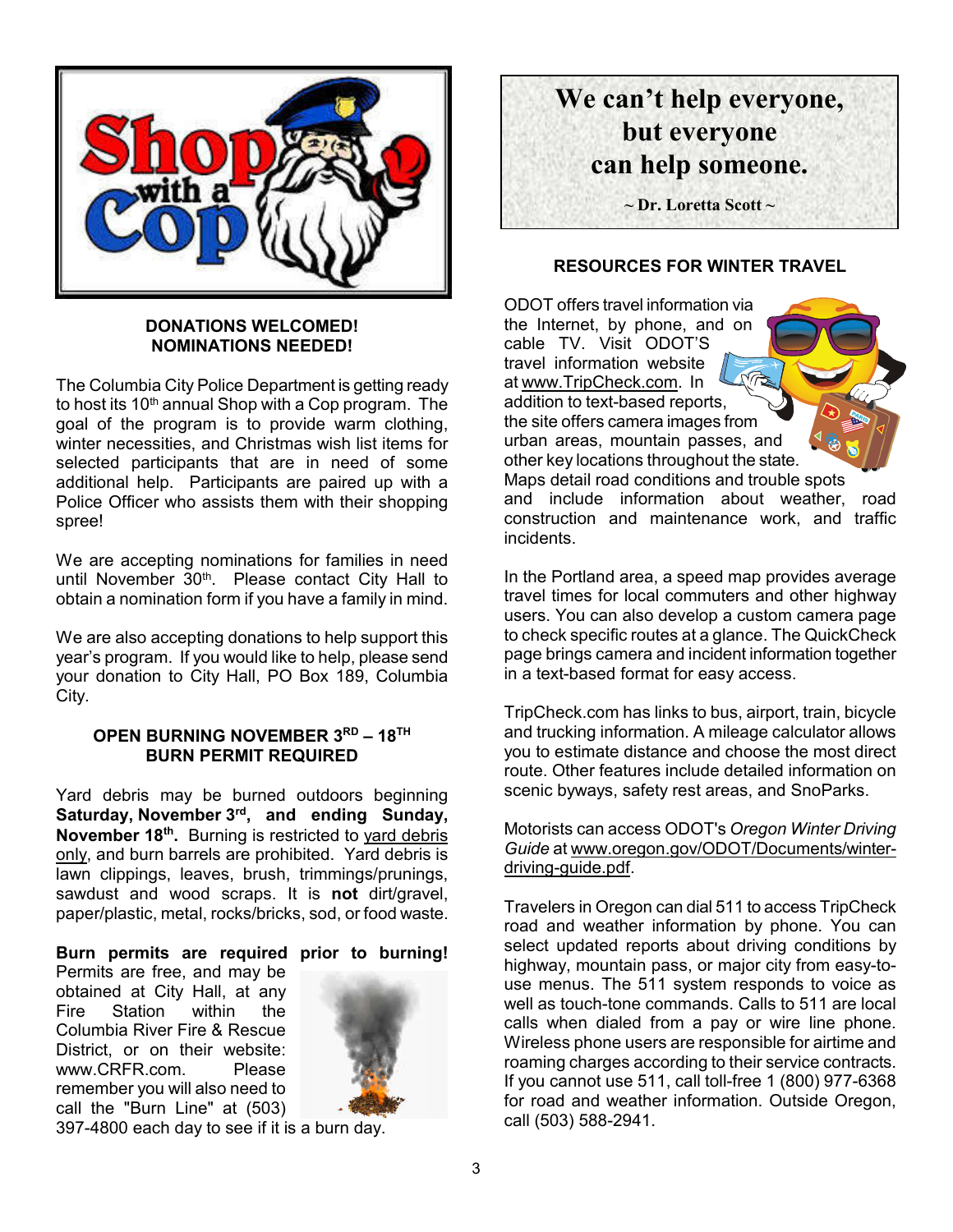

**FEED THE NEED**

Please help us *Feed the Need* by bringing your donations of boxed and canned foods to City Hall during the month of November. All of the collected goods will be given to the Columbia Pacific Food Bank in St. Helens. Other ways in which you can help may be found on the Columbia Pacific Food Bank website - www.cpfoodbank.org.

#### **POLICE ACTIVITY REPORT AUGUST - SEPTEMBER, 2018**



See below for the department's activity during the most recent reporting period. Please feel free to contact me, or any of your police officers,

with feedback or further questions that you may have. Stay safe ~ Chief Michael S. McGlothlin

**ACTIVITY REPORT:** Your police officers answered 507 calls for service - both self-initiated and dispatched calls - during the reporting period. We have summarized below significant community policing and criminal investigations that we have conducted. Additionally, within the reporting period we conducted investigations and/or arrests in the following types of cases: Assault, Burglary, Criminal Mischief, Criminal Trespass, Domestic and Disturbance Calls, Drug Activity, DUII, Fraud, Harassment, Juvenile Investigations, Mental Health Crisis, Prowler/Suspicious Persons, Sexual Assault, Suicide Threats, Theft, Traffic Crashes, Violation of Restraining Order, and Warrant Service.

## **COMMUNITY POLICING ACTIVITY:**

Residential Security Checks: 111

Area Patrols: 23 Foot Patrols: 14 Assist the Public: 23 Disabled Vehicles/Hazards: 7 Assistance to Outside Agencies: 13 Ordinance Violation Complaints: 6 Radio Calls: 31 Animal Complaints: 9 Parking/Traffic Complaints: 11 Welfare Checks: 8 Alarm Calls: 3 Found Open Doors: 1 Suicide Threats: 3 Reserve Police Officer Hours Worked: 183.5

#### **CRIMINAL ACTIVITY/INVESTIGATIONS:**

Investigative Follow Up's: 23 Suspicious Circumstances, People, and Vehicles: 18 Traffic Stops: 98 Harassment: 7 Criminal Trespass: 3 Theft: 2 Disturbance and Domestic Violence Calls: 7 Juvenile Investigations: 2 Warrant Service: 4 Drug Investigations: 2 Sexual Assault: 1

## **CASES OF INTEREST:**

- 1. Warrant arrest in the 1500 block of Sixth Street on August 9, 2018. Schyler Breshears, 23, of Columbia City was arrested and transported to the Columbia County Jail.
- 2. Warrant arrest in the 2400 block of Fifth Street on August 10, 2018. James Cook Jr., 22, of Columbia City was arrested and transported to the Columbia County Jail.
- 3. Theft investigation and arrest in the 3300 block of Fifth Street on August 11, 2018. Mindy Bolieu, 38, of St. Helens was arrested and transported to the Columbia County Jail.
- 4. Warrant arrest in the area of Highway 30 and A Street on August 29, 2018. Larry Seals, 37, of Portland, Oregon was arrested and transported to the Columbia County Jail.
- 5. Warrant Service, Obstruction of Justice, and Escape arrest in the area of Highway 30 near L Street on August 31, 2018. Jessie Moran, 31, of St. Helens was arrested and transported to the Columbia County Jail.
- 6. Criminal Trespass investigation in the 1700 block of 1st Street on September 8, 2018. Suspect identified and case referred to the Columbia County District Attorney's Office for review and prosecution.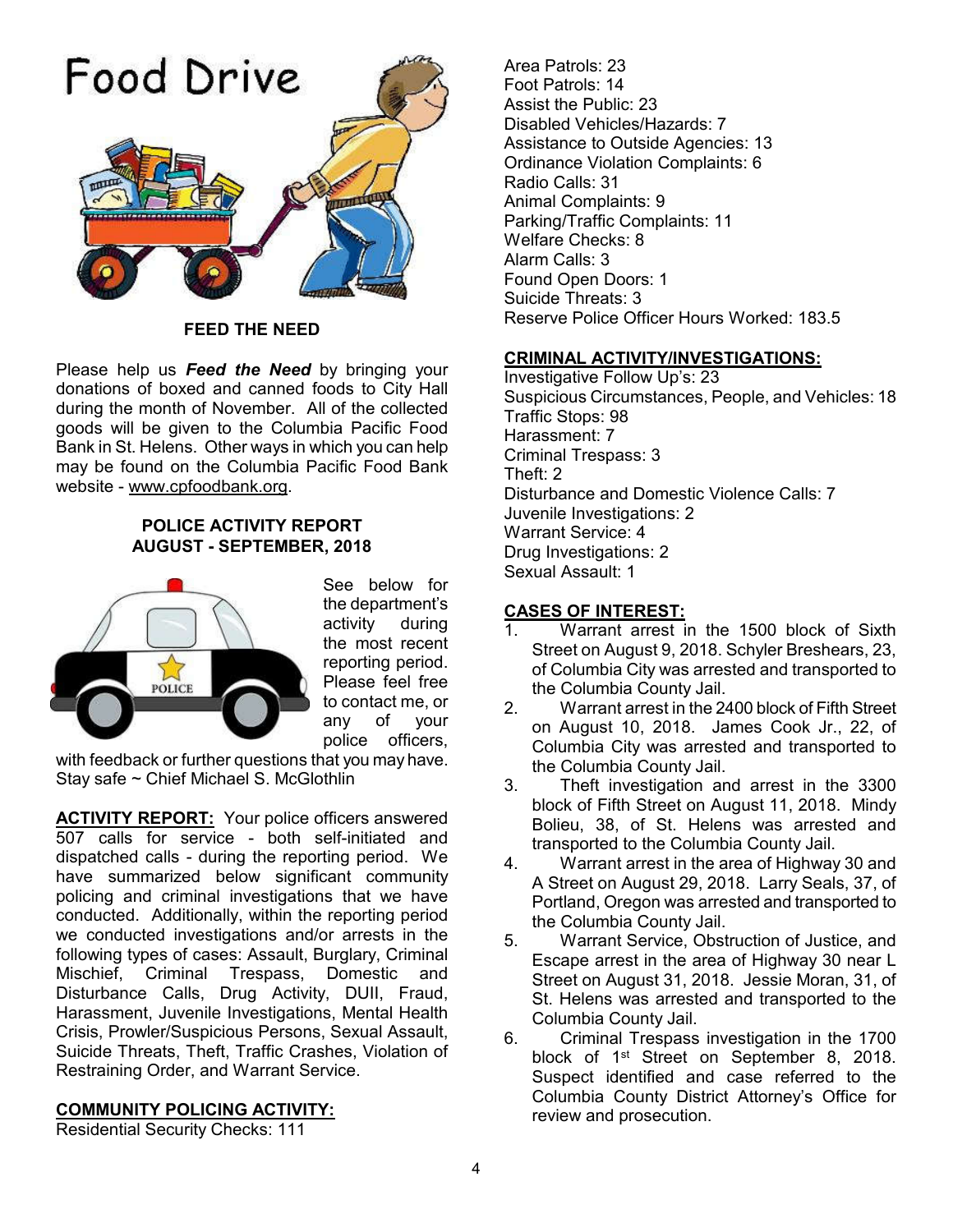#### **LIBRARY NEWS**

**Open House December 1:** The Library will be having an open house on Saturday, December 1<sup>st</sup> from 10 am – 2 pm. We'll be serving coffee and cookies. The Ukulele Players will perform around 12:30 pm. Please join us! We don't want any leftover cookies!

**Volunteers Needed!** We need volunteers to help staff our Library. To volunteer, you will need minimal computer skills. Our new system is easy to use. Volunteers work three or four hour shifts, once or twice a month. Volunteers check books in and out, and shelve those that are returned. It is a great opportunity to meet neighbors, and read more books!

**Columbia City Celebration signs:** A few of our signs are missing. If you have one of our City Celebration signs, please return it to City Hall.

#### **Three Easy Ways to Help Your Library!**

**1. Fred Meyer Community Reward Program:** This is our biggest no-work way of raising money. Help us by signing up for Fred Meyer's Community Reward Program. Link your Fred Meyer Rewards Card to the Columbia City Community Library by visiting www.fredmeyer.com/communityrewards. You can search for us by name or by our non-profit number 81652. Every time you shop and use your Rewards Card, you will be helping the Library earn a donation! You will still earn your own Rewards Points, Fuel Points, and rebates. **Please note – you need to relink your Rewards to the Library annually!**

**2. Smile.Amazon:** Columbia City Community Library is registered to receive Amazon points which become cash benefits, equal to 0.5%, of the value of YOUR orders. If you do any ordering from Amazon, please go to this website, https://smile.amazon.com/ch/20- 0210620 and follow the easy directions. It costs you nothing extra! After registering, all you have to do with future orders is sign into the Smile Amazon website. Or, if you are an Amazon Prime member, use the Smile Prime website. Your registration will give you directions.

**3. Magazine subscriptions:** Send the Library that free second subscription! What a low-cost way to benefit everyone in the community!

Columbia City Community Library PO Box 189 Columbia City, OR 97018

**Novel Quilters New Book:** We will be reading *First Light*, by Carol O'Biso*. First Light* is the true story of a museum coordinator who went to New Zealand to put together an exhibit of Maori artifacts, and how it affected her. Our next meeting will be in January.

**New Books at the Library:** We added 171 new books to the Library this month! Check out the "New Books" shelf at the Library - it changes every week! Some recent additions to the Library include:

*Rosemary: The Hidden Kennedy Daughter* by Kate Clifford Larson

*Fire on the Horizon: The Untold Story of the Gulf Oil Disaster* by John Konrad

*Lab Girl* by Hope Jahren

*Winter Gardening in the Maritime Northwest* by Binda Colebrook

*Rogue Heroes: History of the SAS* by Ben Macintyre *Do Not Lick This Book\*: \*It's Full of Germs* by Idan Ben-Barak (read to your kids!)

*Greasy Grass: a Story of the Little Big Horn* by Johnny D. Boggs (Spur award winner)

*Line of Sight -* a Tom Clancy book by Mike Maden *Eleanor Oliphant is Completely Fine* by Gail Honeyman (New York Times Best Seller)

*Runaway* by Peter May

*The Escape Artist* by Brad Meltzer

*The Fall of Gondolin by* J.R.R. Tolkien (published by his son)

*Before We Were Yours* by Lisa Wingate (New York Times Best Seller)

#### **Library Hours:**

Monday through Thursday 3 pm - 6 pm Saturday 10  $am - 2 pm$ Closed on Thanksgiving, November 22 **Open House:** Saturday, December 1, 10 am – 2 pm **Friends of the Library Meeting:**

Monday, November 19, 7 pm **Mystery Book Club:** Wednesday, November 28, 7 pm